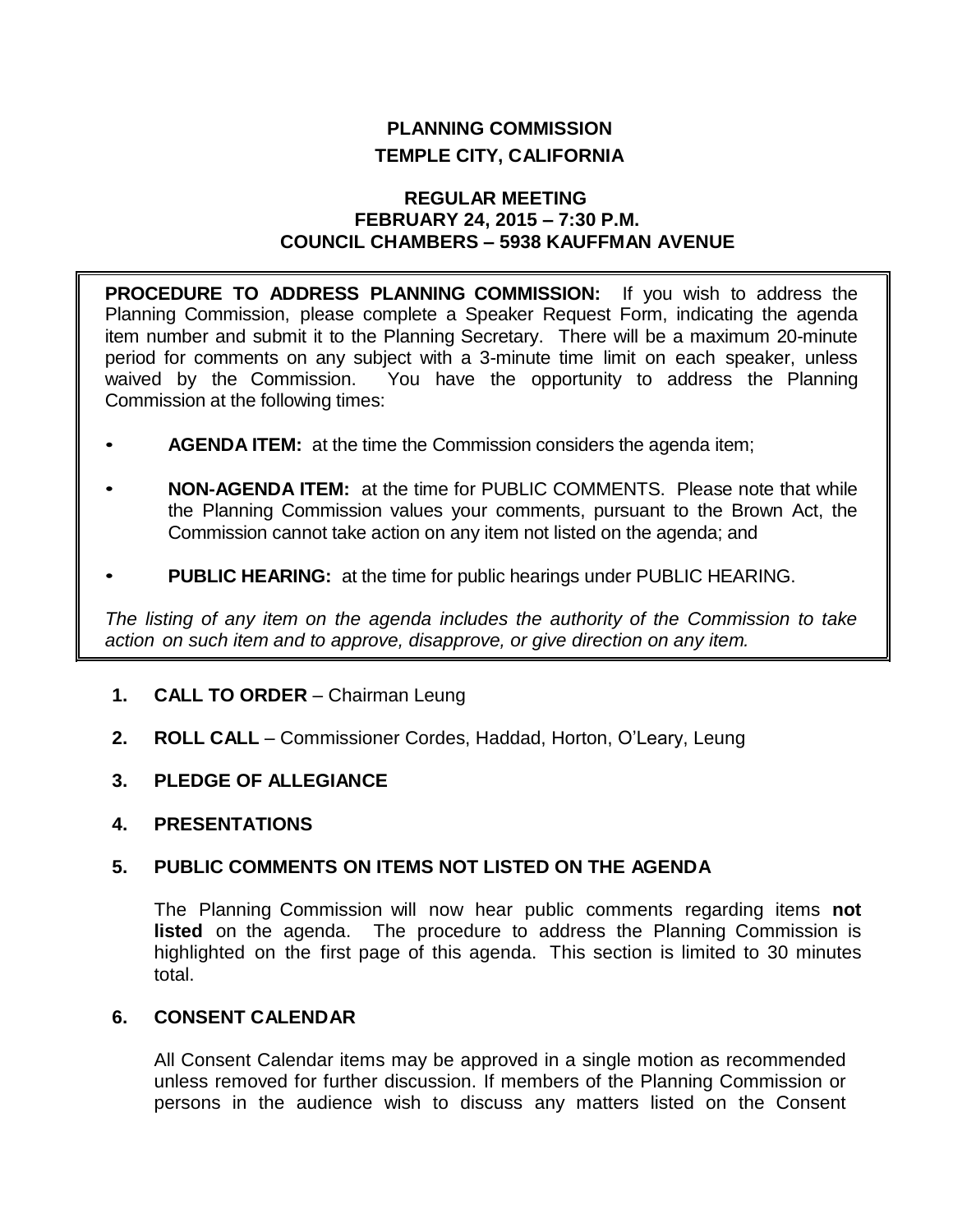Planning Commission Agenda February 24, 2015 Page 2 of 4

Calendar, please address them at this time.

Recommendation: Approve Item A per recommendations.

## A. APPROVAL OF MINUTES

The Planning Commission is requested to review and approve:

1) Minutes of the [Planning Commission Meeting](http://ca-templecity.civicplus.com/DocumentCenter/View/2568) of February 10, 2015.

## **7. PUBLIC HEARING**

A. [Major Site Plan Review and Tentative Parcel Map 72700 for a residential](http://ca-templecity.civicplus.com/DocumentCenter/View/2566)  [condominium subdivision consisting of four detached dwelling units.](http://ca-templecity.civicplus.com/DocumentCenter/View/2566)

The subject site consists of two adjoining parcels located on the easterly side of Rosemead Boulevard. The site is 100 feet wide and 163.5 feet deep with a total land area of approximately 16,400 square feet. The project proposes to develop four detached residential condominium dwellings on the site. All four dwellings will contain four bedrooms with an attached two-car garage. The property is in the R-3 zone, as designated by the City's General Plan.

| Location: | 6210 Rosemead Boulevard |
|-----------|-------------------------|
|           |                         |

File Number: 140000029

Applicant: Ji Li

Project Planner: Hesty Liu

Recommendation:

- 1) Open the Public Hearing item;
- 2) Accept any public testimony; and
- 3) Recommend that the Planning Commission approve the project.
- B. [A request to modify an approved Conditional Use Permit for the Camellia](http://ca-templecity.civicplus.com/DocumentCenter/View/2576)  [Square shopping center by increasing the proportion of restaurant use from](http://ca-templecity.civicplus.com/DocumentCenter/View/2576)  [11,000 to 40,250 square feet while providing an equivalent reduction in retail](http://ca-templecity.civicplus.com/DocumentCenter/View/2576)  [and office use; the total square footage of the shopping center is not proposed](http://ca-templecity.civicplus.com/DocumentCenter/View/2576)  [to increase.](http://ca-templecity.civicplus.com/DocumentCenter/View/2576)

(Please click to view the [Subsequent Mitigated Negative Declaration.](http://www.templecity.us/DocumentCenter/View/2572))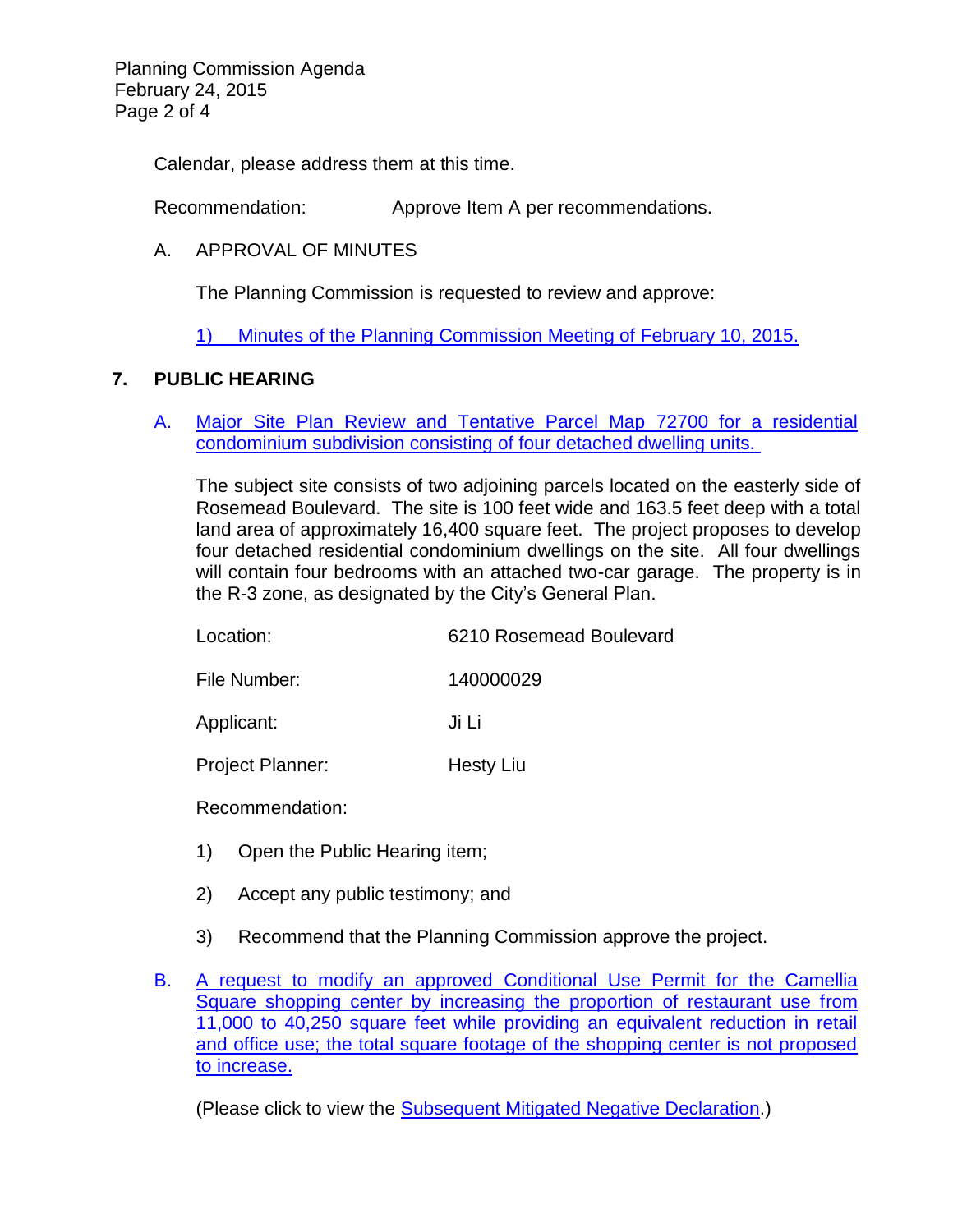The subject site has an overall lot size of 3.7 acres and is located at the northeast corner of Rosemead Boulevard and Las Tunas Drive. In 2006, the City Council approved a mixed-use project known as the Piazza Las Tunas. The project was never initiated by the developer and the project ultimately expired in 2008. The applicant submitted a new application in 2011 to develop a 75,000 square foot commercial shopping center. The subject property is located in the C-2, General Commercial zone and is designated as Commercial on the City's General Plan Land Use Map.

| Location:        | 5770 Rosemead Boulevard                  |
|------------------|------------------------------------------|
| File Number:     | 140000273                                |
| Applicant:       | Deirdre McCollister, MIG   Hogle-Ireland |
| Project Planner: | <b>Adam Gulick</b>                       |
| Recommendation:  |                                          |

- 1) Open the Public Hearing item;
- 2) Accept any public testimony; and
- 3) Recommend that the Planning Commission approve the project.

## **8. UNFINISHED BUSINESS** – None

- **9. NEW BUSINESS** None
- **10. COMMUNICATIONS** None
- **11. UPDATE FROM COMMUNITY DEVELOPMENT DIRECTOR**

## **12. COMMISSION ITEMS SEPARATE FROM THE COMMUNITY DEVELOPMENT DIRECTORS REGULAR AGENDA**

- A. COMMISSIONER CORDES
- B. COMMISSIONER HORTON
- C. COMMISSIONER O'LEARY
- D. VICE-CHAIRMAN CURRAN